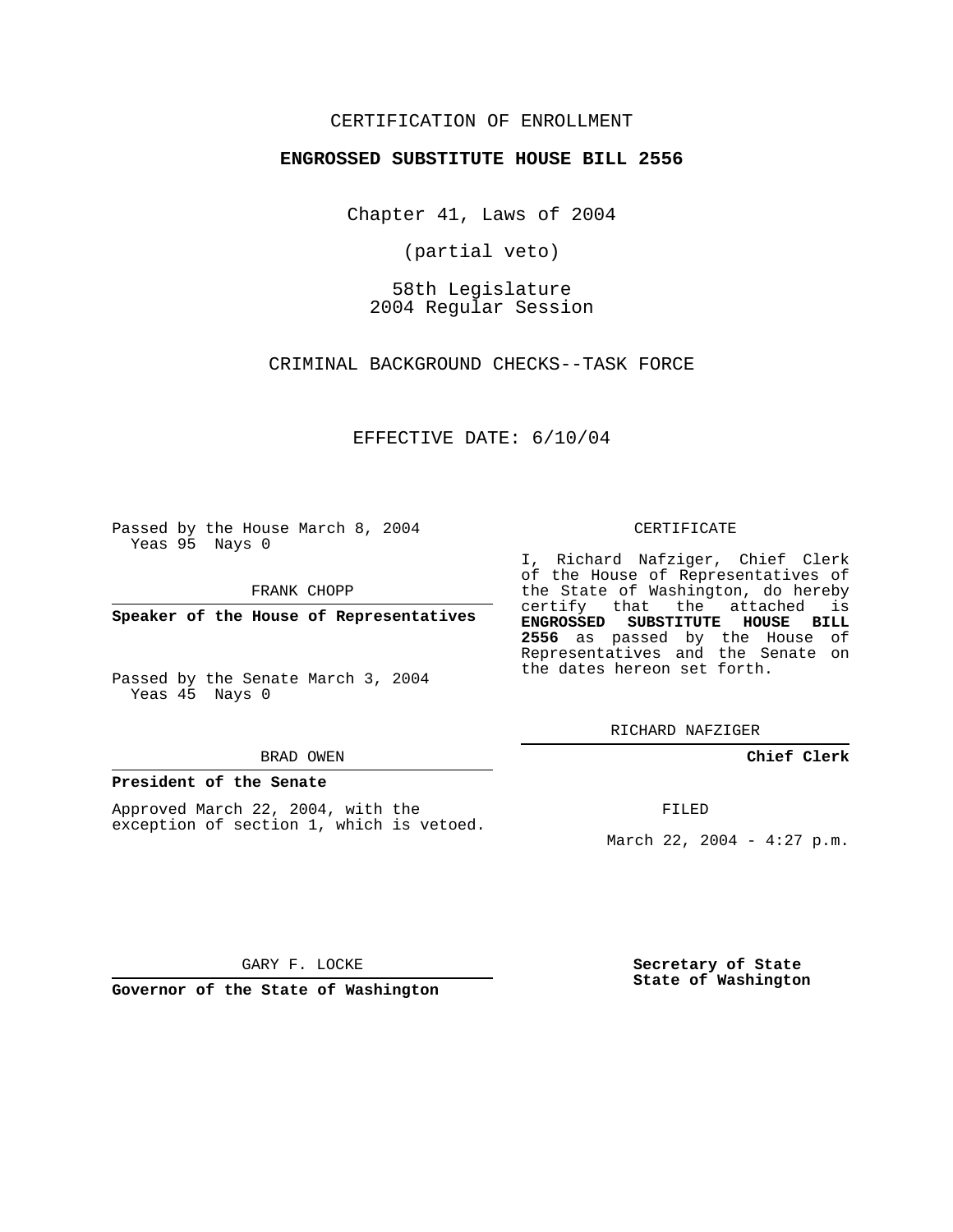# **ENGROSSED SUBSTITUTE HOUSE BILL 2556** \_\_\_\_\_\_\_\_\_\_\_\_\_\_\_\_\_\_\_\_\_\_\_\_\_\_\_\_\_\_\_\_\_\_\_\_\_\_\_\_\_\_\_\_\_

\_\_\_\_\_\_\_\_\_\_\_\_\_\_\_\_\_\_\_\_\_\_\_\_\_\_\_\_\_\_\_\_\_\_\_\_\_\_\_\_\_\_\_\_\_

AS AMENDED BY THE SENATE

Passed Legislature - 2004 Regular Session

## **State of Washington 58th Legislature 2004 Regular Session**

**By** House Committee on Criminal Justice & Corrections (originally sponsored by Representatives O'Brien, Kagi, Carrell, Upthegrove, Miloscia, Lovick and Moeller)

READ FIRST TIME 02/05/04.

1 AN ACT Relating to studying criminal background check processes; 2 creating new sections; and providing an expiration date.

3 BE IT ENACTED BY THE LEGISLATURE OF THE STATE OF WASHINGTON:

 *\*NEW SECTION. Sec. 1. The legislature finds that criminal history record information background checks for employment purposes are rapidly increasing in Washington state. While the demand for criminal history record information background checks is growing, the existing criminal history record information background check data transmission infrastructure and processes are not adequate to keep pace with the growing demand. Furthermore, employers are concerned with the current system's ability to quickly secure results. Without adequate data transmission infrastructure and processes to encourage efficient criminal history record information background checks and to receive results quickly, a public safety risk is created. This is especially true when new or prospective employees will be working with children.*

16 *The legislature has learned that some states have recently* 17 *developed comprehensive criminal history record information background* 18 *check programs. These programs focus on making criminal history record*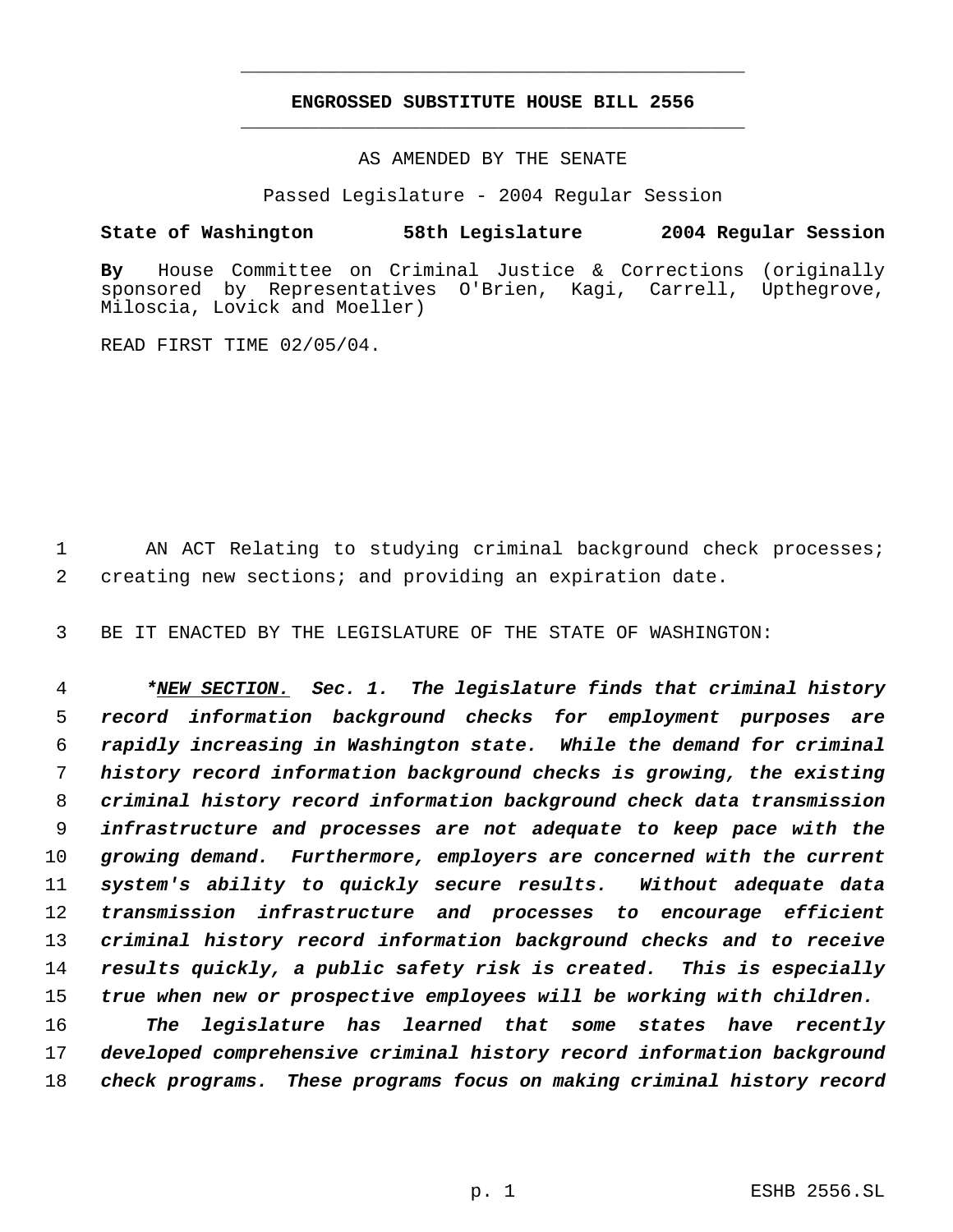*information background checks easily accessible to employers and*

### *prospective employees and have eliminated long response times. \*Sec. 1 was vetoed. See message at end of chapter.*

 NEW SECTION. **Sec. 2.** (1) A joint task force on criminal background check processes is established. The joint task force shall consist of the following members:

 (a) One member from each of the two largest caucuses of the senate, 7 appointed by the president of the senate;

 (b) One member from each of the two largest caucuses of the house of representatives, appointed by the speaker of the house of representatives;

 (c) The chief of the Washington state patrol, or the chief's designee;

 (d) The secretary of the department of social and health services, 14 or the secretary's designee;

 (e) The state superintendent of public instruction, or the superintendent's designee;

 (f) An elected sheriff or police chief, selected by the Washington association of sheriffs and police chiefs; and

 (g) The following seven members, jointly appointed by the speaker of the house of representatives and the president of the senate:

 (i) A representative from a nonprofit service organization that serves primarily children under sixteen years of age;

(ii) A health care provider as defined in RCW 7.70.020;

 (iii) A representative from a business or organization that primarily serves persons with a developmental disability or vulnerable adults;

(iv) A representative from a local youth athletic association;

(v) A representative from the insurance industry; and

 (vi) Two representatives from a local parks and recreation program; one member shall be selected by the association of Washington cities and one member shall be selected by the Washington association of counties.

 (2) The task force shall choose two cochairs from among its membership.

 (3) The task force shall review and make recommendations to the legislature and the governor regarding criminal background check policy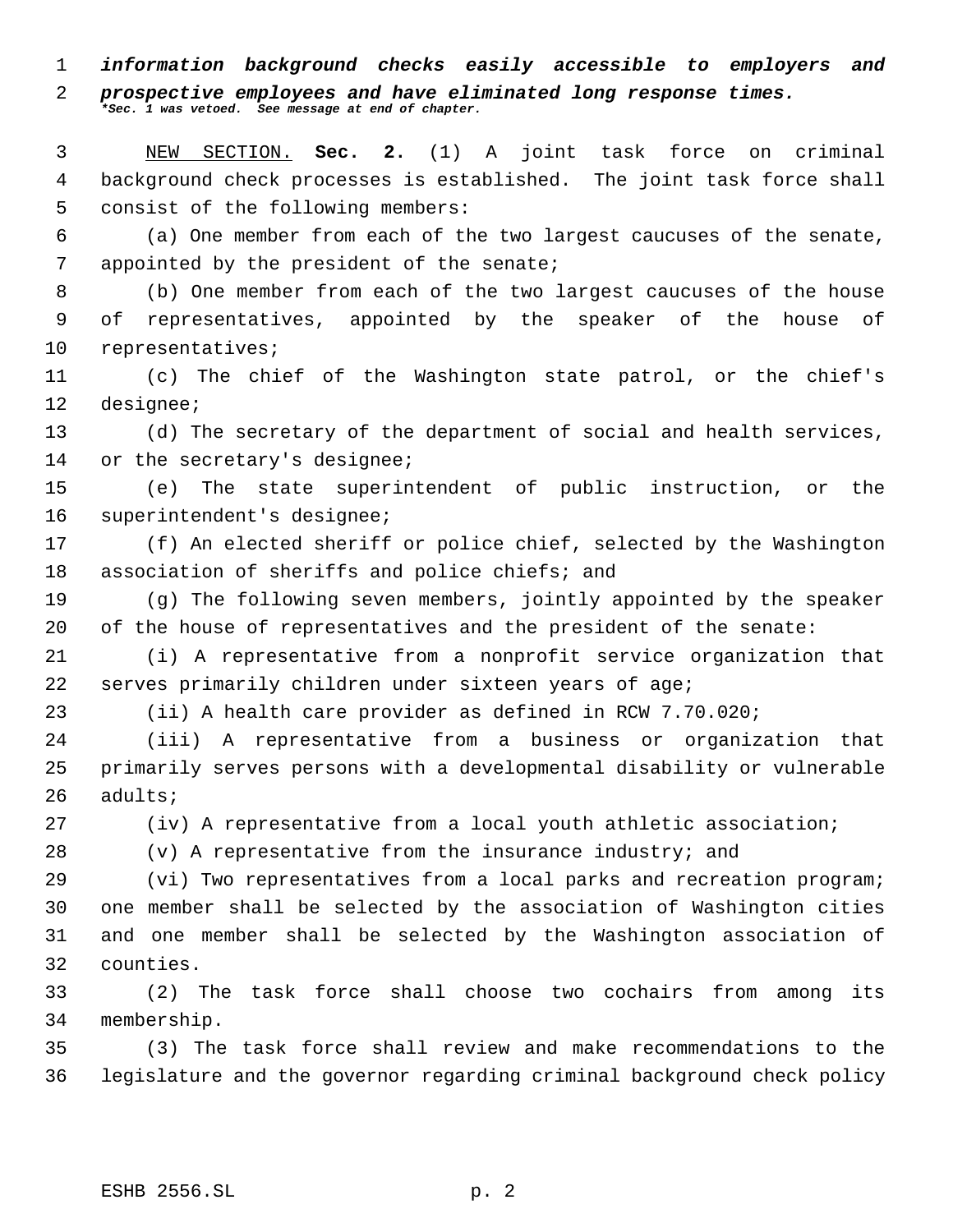in Washington state. In preparing the recommendations, the committee shall, at a minimum, review the following issues:

 (a) What state and federal statutes require regarding criminal background checks, and determine whether any changes should be made;

 (b) What criminal offenses are currently reportable through the criminal background check program, and determine whether any changes should be made;

 (c) What information is available through the Washington state patrol and the federal bureau of investigation criminal background 10 check systems, and determine whether any changes should be made;

 (d) What are the best practices among organizations for obtaining criminal background checks on their employees and volunteers;

 (e) What is the feasibility and costs for businesses and organizations to do periodic background checks;

 (f) What is the feasibility of requiring all businesses and organizations, including nonprofit entities, to conduct criminal background checks for all employees, contractors, agents, and volunteers who have regularly scheduled supervised or unsupervised access to children, persons with a developmental disability, or vulnerable adults; and

 (g) A review of the benefits and obstacles of implementing a criminal history record information background check program created by the national child protection act of 1993. The national child protection act of 1993 increases the availability of criminal history record information background checks for employers who have employees or volunteers who work with children, elderly persons, or persons with disabilities.

 (4) The task force, where feasible, may consult with individuals from the public and private sector.

 (5) The task force shall use legislative facilities and staff from senate committee services and the house office of program research.

 (6) The task force shall report its findings and recommendations to the legislature by December 31, 2004.

 NEW SECTION. **Sec. 3.** (1) In consultation with the Washington state patrol, the Washington association of sheriffs and police chiefs shall conduct a study on criminal history record information background check technology and systems. The study shall focus on how, through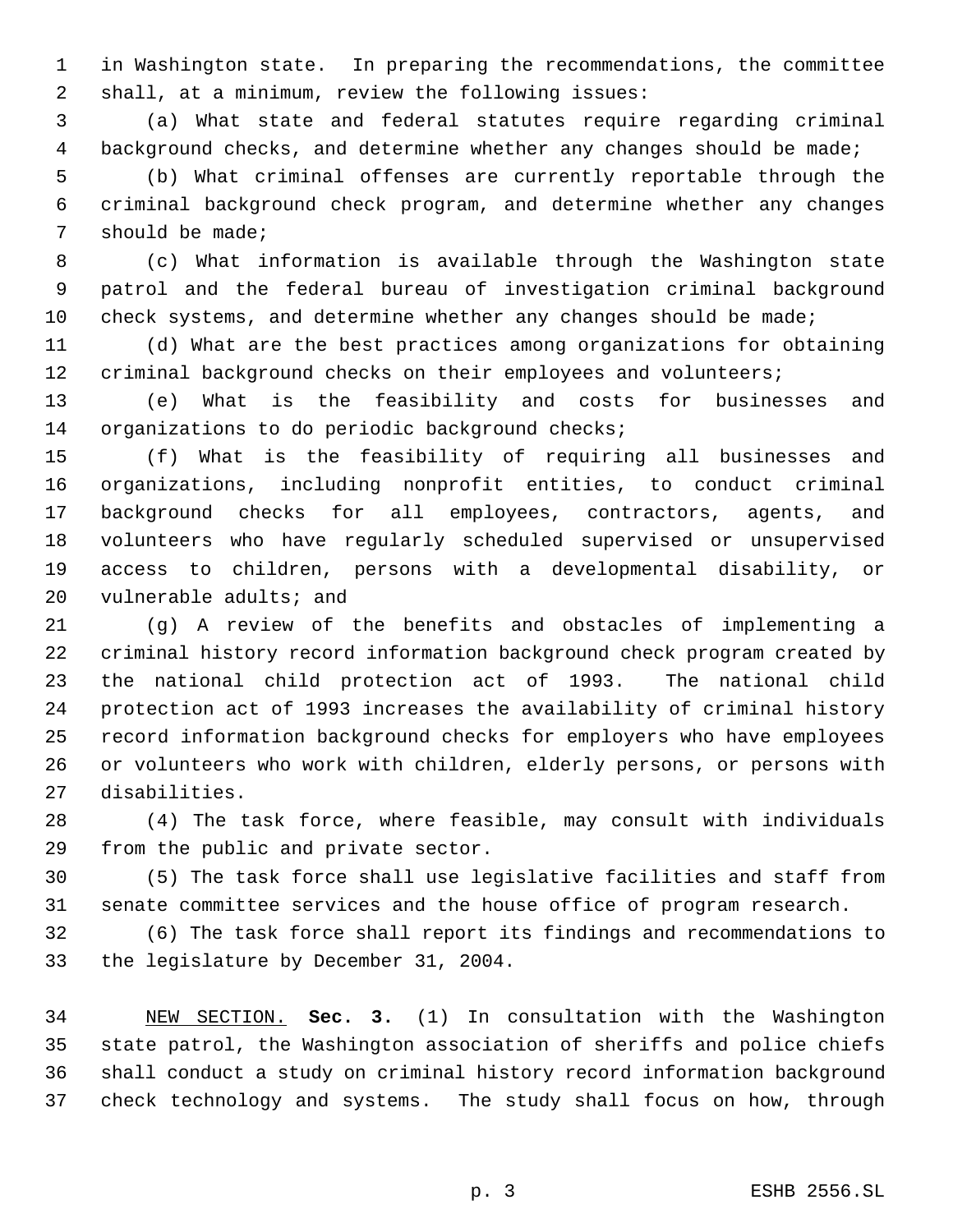the use of modern technology, Washington state can reduce delays in the criminal history record information background check processing time and how Washington state can make criminal history record information background checks more accessible and efficient.

5 (2) The study shall include, but is not limited to:

 (a) A review and analysis of the criminal history record information background check technology systems in states that have recently implemented or are soon to implement comprehensive criminal history record information background check programs;

 (b) Recommendations on how a comprehensive criminal history record information background check program should be designed in Washington state, and how much a comprehensive program would cost to implement in Washington state;

 (c) A review of how a comprehensive criminal history record information background check program could be paid for in Washington state, which includes a determination on whether the program could be funded solely by user fees.

 (3) The findings and recommendations from the Washington association of sheriffs and police chiefs shall be presented to the joint task force on criminal background check processes no later than November 30, 2004.

22 (4) The requirement to perform the study under this section and to 23 make findings and recommendations is subject to availability of funds 24 appropriated for this specific purpose.

25 NEW SECTION. **Sec. 4.** This act expires January 31, 2005. Passed by the House March 8, 2004. Passed by the Senate March 3, 2004. Approved by the Governor March 22, 2004, with the exception of certain items that were vetoed. Filed in Office of Secretary of State March 22, 2004.

Note: Governor's explanation of partial veto is as follows: "I am returning herewith, without my approval as to section 1, Engrossed Substitute House Bill No. 2556 entitled:

"AN ACT Relating to studying criminal background check processes;" This bill creates a joint task force to study criminal background check policies and procedures and make recommendations to improve those systems and increase public safety.

Section 1 was an introductory section that was not necessary to support the creation or work of the joint task force. It would have given an inaccurate view of the current criminal history record information background check data transmission infrastructure and Taken out of context, this language could have been misunderstood and used to indicate an admission of liability when

ESHB 2556.SL p. 4